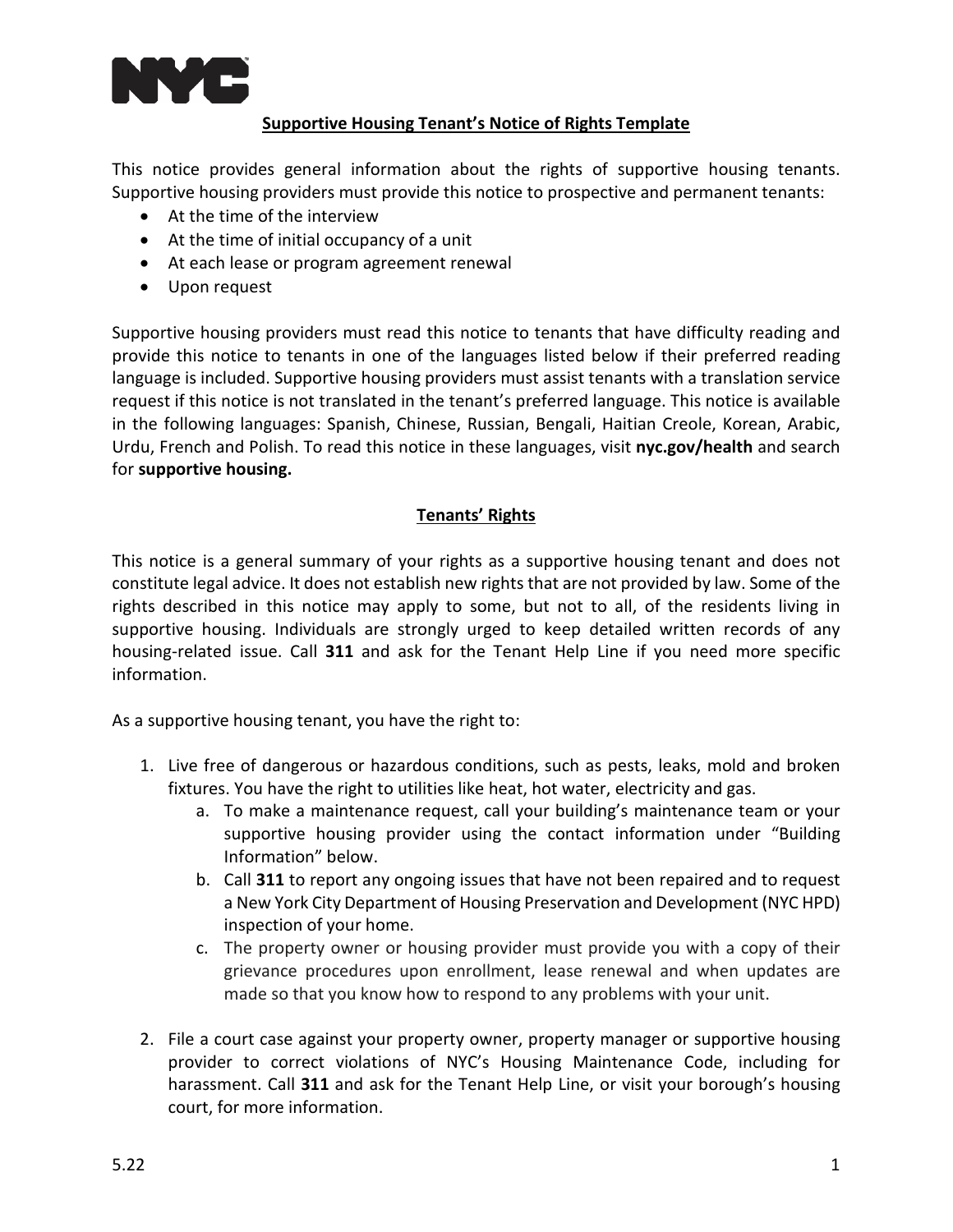- a. If your property owner has locked you out or is trying to make you leave your housing, call **911** right away to report an illegal lockout. Then, call **311** and ask for the Tenant Help Line.
- 3. A court proceeding before you can be evicted
	- a. You can receive **free eviction defense legal services**, regardless of your ZIP code or immigration status, under NYC's Right-to-Counsel law. To be connected to a free attorney, you can:
		- i. Call **311** and ask for the Tenant Help Line.
		- ii. Call the Housing Court Answers Hotline at 718-557-1379.
		- iii. Request free legal services at your first court appearance.
	- b. **Nobody can evict you without a judge's order.** You must also receive a notice from a City Marshall or the Office of the City Sheriff before you can be legally evicted.
	- c. The person or entity trying to evict you must file a petition that contains certain information described in the Real Property Actions and Proceedings Law, Section 741. To get more information about this petition, you can:
		- i. Call **311** and ask for the Tenant Help Line.
		- ii. Call the Housing Court Answers Hotline at 718-557-1379.
- 4. Request reasonable changes to your housing, services or both to accommodate a physical, mental health or behavioral disability, and to be protected from any discrimination in your housing
	- a. To request a reasonable accommodation for a disability, contact your supportive housing provider using the contact information provided below.
	- b. If you believe your rights have been violated, call the NYC Commission on Human Rights at 212-416-0197.
- 5. Receive rent receipts and request a current ledger of rent payments and rental arrears, as well as copies of annual income recertifications, leases and occupancy agreements. To request this information, contact your supportive housing provider using the contact information provided below.
- 6. Notify your social service provider if you wish to add others to your household (such as minor or adult children, a spouse or a domestic partner). Your provider will discuss the implications of adding others to the household, including determining if the housing is appropriate or legally permissible for additional occupants; any income eligibility limitations your housing may have, such as those imposed in Low-Income Housing Tax Credit (LIHTC) buildings; and how the rent calculation and the lease or sublease may change.
- 7. Join or form a group such as a tenants' association to advocate for the rights and protections of tenants without harassment, retaliation or punishment. You can hold these meetings in common areas in your building without having to pay a fee to use the space. However, advance notice should be given to the supportive housing provider.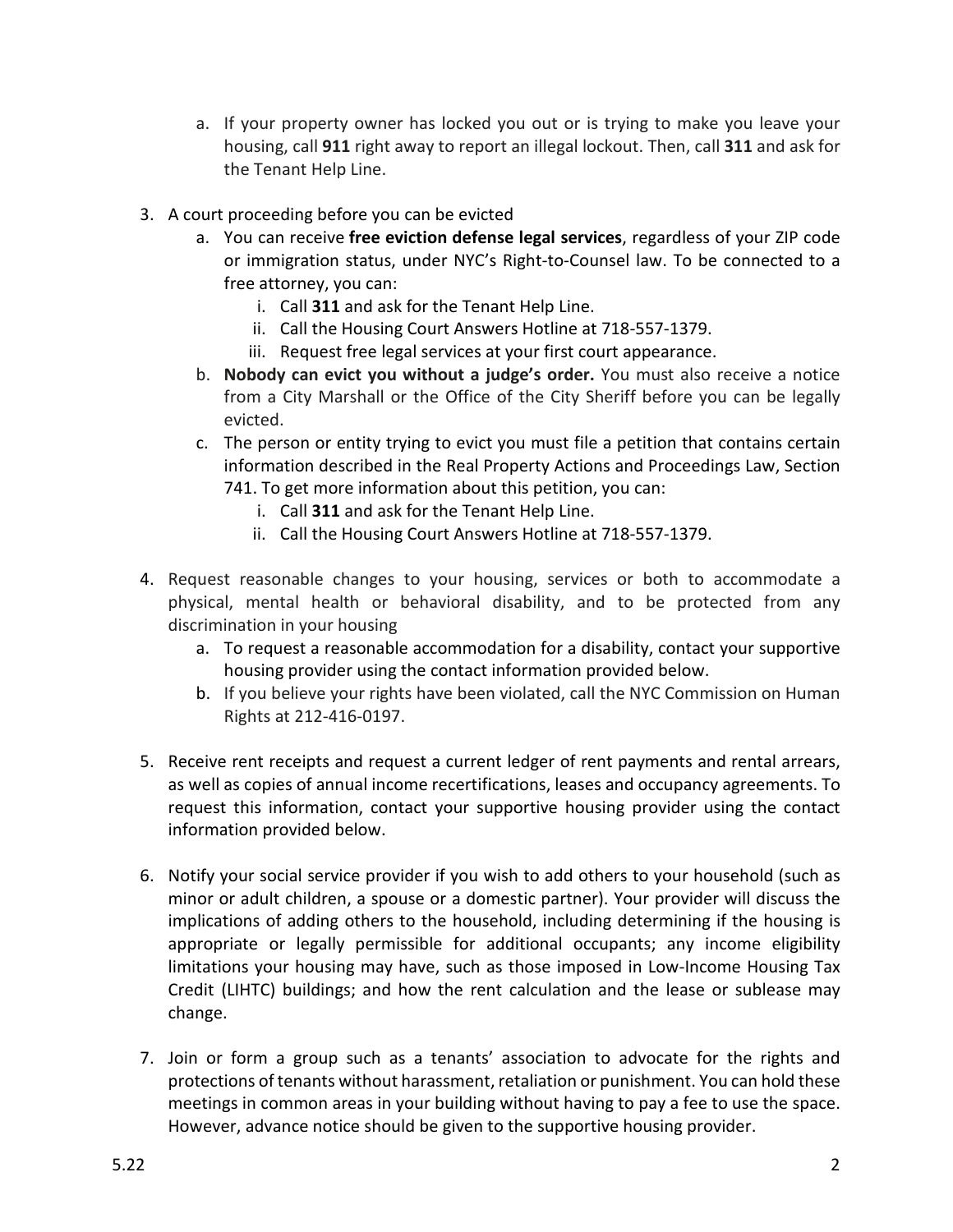The following information will be completed by the supportive housing provider.

| <b>Supportive Housing Provider Information</b>                                                                                                                                                                                                                                                                                                                                                            |        |        |  |  |
|-----------------------------------------------------------------------------------------------------------------------------------------------------------------------------------------------------------------------------------------------------------------------------------------------------------------------------------------------------------------------------------------------------------|--------|--------|--|--|
| Supportive housing provider name:                                                                                                                                                                                                                                                                                                                                                                         | Phone: | Email: |  |  |
| Agency that holds the contract for the above supportive housing provider (check all that apply):<br>□ NYC Department of Social Services / Human Resources Administration<br>□ NYC Department of Housing Preservation and Development<br>□ NYC Department of Health and Mental Hygiene<br>To file a complaint with this agency, call 311.<br>□ Other: ___________________<br>To file a complaint, contact: |        |        |  |  |
| Available supportive services:                                                                                                                                                                                                                                                                                                                                                                            |        |        |  |  |
| Contact to obtain policies and procedures<br>for requesting or changing services:                                                                                                                                                                                                                                                                                                                         | Phone: | Email: |  |  |
| To request a copy of the provider's funding streams (including a list of the principal regulations<br>that apply to all funding streams); policies on eviction and grievances (including the process<br>and timeline for the provider to respond); or information about assistance with obtaining<br>rental arrears or financial management assistance, contact:                                          |        |        |  |  |
| Name:                                                                                                                                                                                                                                                                                                                                                                                                     | Phone: | Email: |  |  |
| Name:                                                                                                                                                                                                                                                                                                                                                                                                     | Phone: | Email: |  |  |
| Name:                                                                                                                                                                                                                                                                                                                                                                                                     | Phone: | Email: |  |  |
| To discuss social service or case management related issues, contact:                                                                                                                                                                                                                                                                                                                                     |        |        |  |  |
| Name:                                                                                                                                                                                                                                                                                                                                                                                                     | Phone: | Email: |  |  |
| Name:                                                                                                                                                                                                                                                                                                                                                                                                     | Phone: | Email: |  |  |
| Name:                                                                                                                                                                                                                                                                                                                                                                                                     | Phone: | Email: |  |  |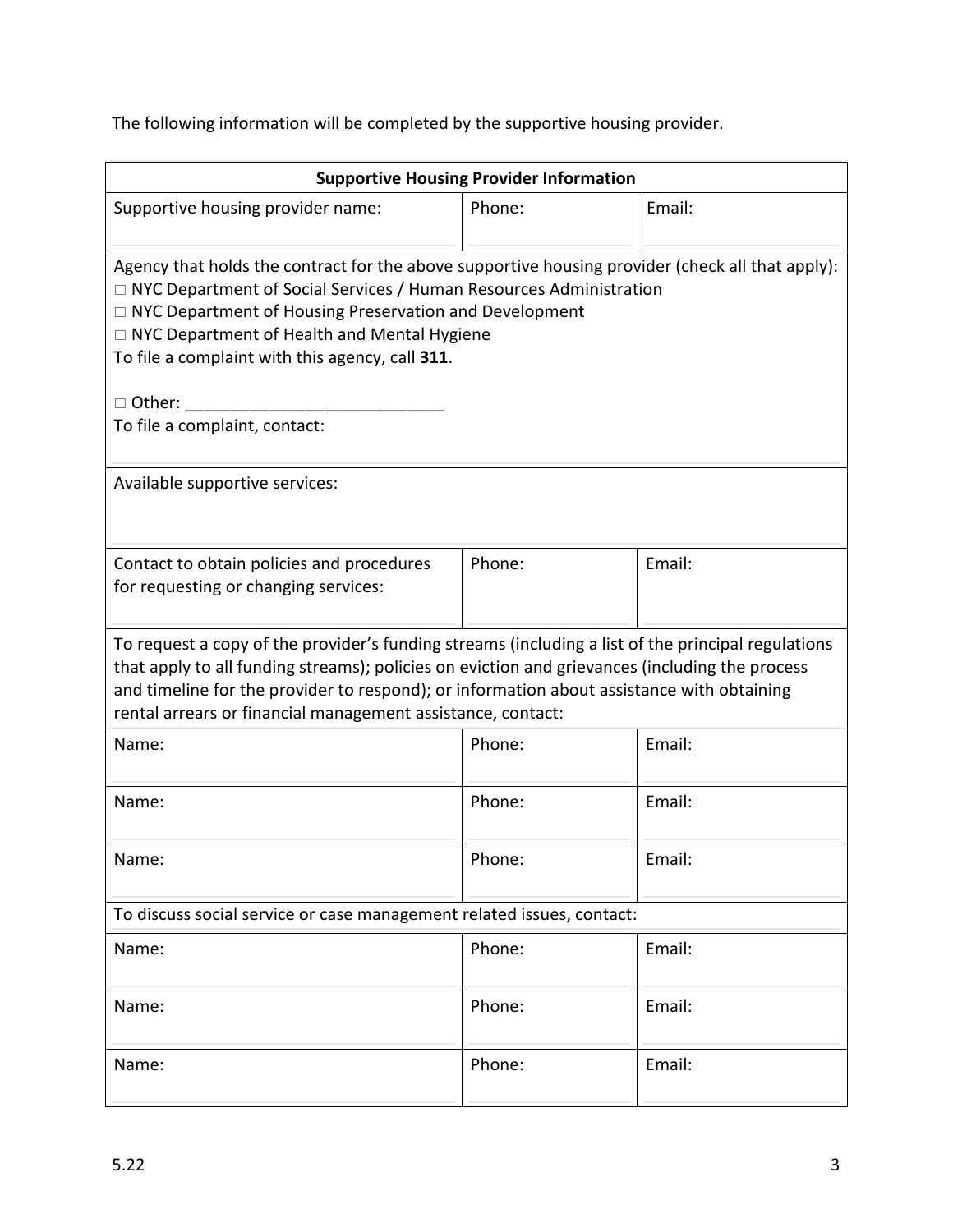| <b>Building Information</b>                                                                                        |                                                                                         |           |  |
|--------------------------------------------------------------------------------------------------------------------|-----------------------------------------------------------------------------------------|-----------|--|
| Address (including unit number, if applicable):                                                                    |                                                                                         |           |  |
| Property owner:                                                                                                    | Phone:                                                                                  | Email:    |  |
| Property manager:                                                                                                  | Phone:                                                                                  | Email:    |  |
| To request repairs or maintenance, contact:                                                                        |                                                                                         |           |  |
| Name:                                                                                                              | Phone:                                                                                  | Email:    |  |
| <b>Additional Information</b>                                                                                      |                                                                                         |           |  |
| Total monthly rent:                                                                                                |                                                                                         |           |  |
| Provider share of rent:                                                                                            |                                                                                         |           |  |
| Tenant share of rent:                                                                                              |                                                                                         |           |  |
| Is this unit rent stabilized?                                                                                      | $\square$ Yes                                                                           | $\Box$ No |  |
|                                                                                                                    | □ Unknown                                                                               |           |  |
| To request a unit's rental history, contact<br>the New York State Division of Housing and<br>Community Renewal at: | Phone:                                                                                  | Email:    |  |
| The above supportive housing provider will<br>provide assistance to you to obtain a unit's<br>rental history.      |                                                                                         |           |  |
| Is this unit in a building that receives a tax<br>abatement or exemption?                                          | $\square$ Yes<br>Start date:<br>End date:                                               | $\Box$ No |  |
| Is this unit subsidized by a portable subsidy?                                                                     | $\square$ Yes<br>Contact to learn more<br>about the process for<br>pursuing a transfer: | $\Box$ No |  |